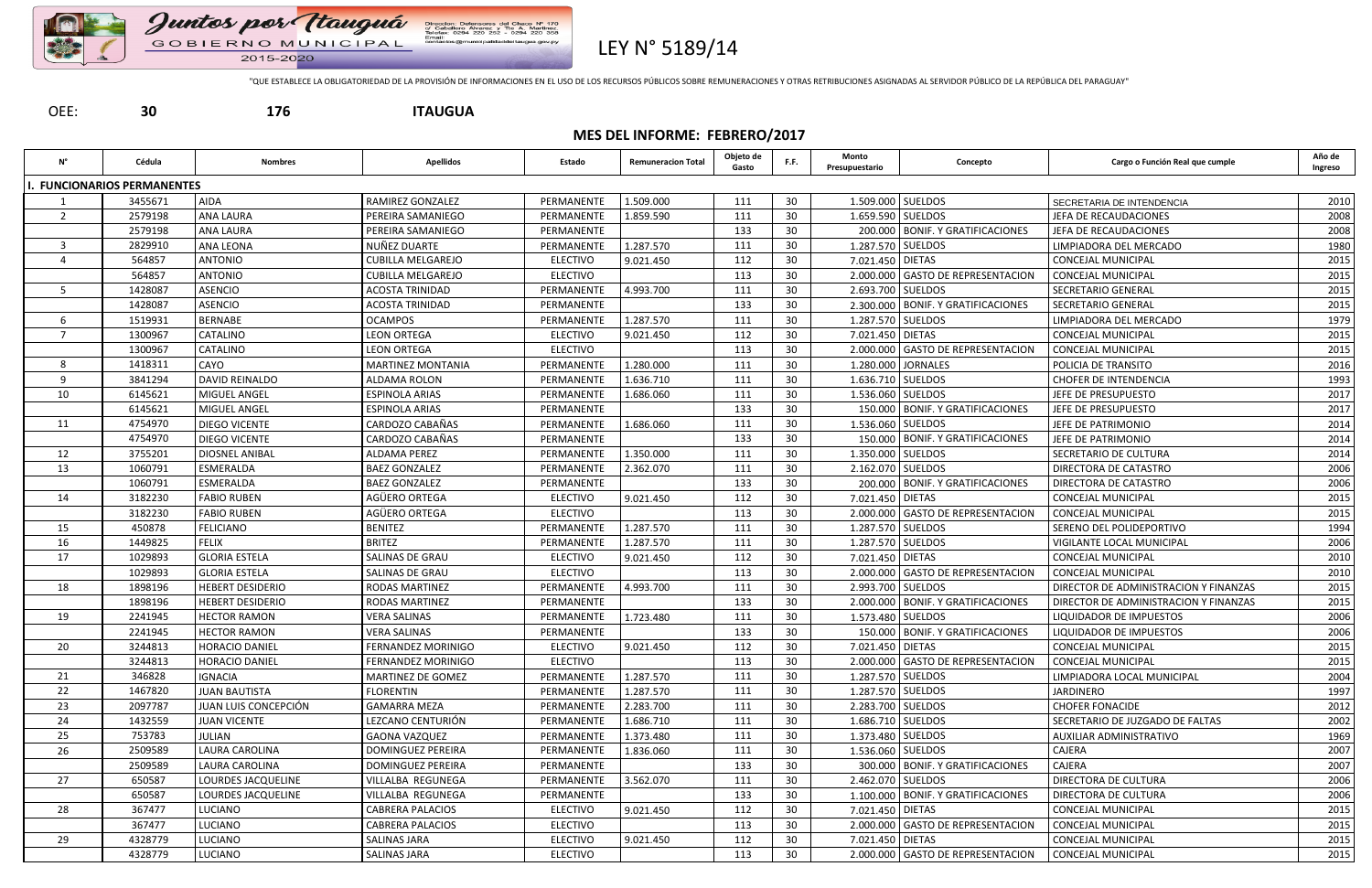| 30 | 2103146           | LUIS ALBERTO            | <b>ALVAREZ ISASI</b>    | PERMANENTE      | 3.662.070   | 111 | 30 |                  | 2.162.070 SUELDOS                  | <b>ENCARGADO DE DOC</b>                    | 2006         |
|----|-------------------|-------------------------|-------------------------|-----------------|-------------|-----|----|------------------|------------------------------------|--------------------------------------------|--------------|
|    | 2103146           | <b>LUIS ALBERTO</b>     | <b>ALVAREZ ISASI</b>    | PERMANENTE      |             | 133 | 30 |                  | 1.500.000 BONIF. Y GRATIFICACIONES | <b>ENCARGADO DE DOC</b>                    | 2006         |
| 31 | 1551213           | LUIS GONZAGA            | <b>TORRES ALFONSO</b>   | PERMANENTE      | 2.162.070   | 111 | 30 |                  | 2.162.070 SUELDOS                  | <b>AUXILIAR DE TRANSITO</b>                | 2007         |
| 32 | 3718511           | <b>MARIO GUSTAVO</b>    | ORTIZ BOGARIN           | <b>ELECTIVO</b> | 9.021.450   | 112 | 30 | 7.021.450 DIETAS |                                    | <b>CONCEJAL MUNICIPAL</b>                  | 2015         |
|    | 3718511           | <b>MARIO GUSTAVO</b>    | ORTIZ BOGARIN           | <b>ELECTIVO</b> |             | 113 | 30 |                  | 2.000.000 GASTO DE REPRESENTACION  | <b>CONCEJAL MUNICIPAL</b>                  | 2015         |
| 33 | 1769540           | <b>MIGUEL ANGEL</b>     | <b>MEZA ACOSTA</b>      | <b>ELECTIVO</b> | 12.751.100  | 112 | 30 | 5.183.100 DIETAS |                                    | INTENDENTE MUNICIPAL 2015/2020             | 2015         |
|    | 1769540           | MIGUEL ANGEL            | MEZA ACOSTA             | <b>ELECTIVO</b> |             | 133 | 30 |                  | 4.000.000 BONIF. Y GRATIFICACIONES | INTENDENTE MUNICIPAL 2015/2020             | 2015         |
|    | 1769540           | MIGUEL ANGEL            | MEZA ACOSTA             | <b>ELECTIVO</b> |             | 113 | 30 |                  | 3.568.000 GASTO DE REPRESENTACION  | INTENDENTE MUNICIPAL 2015/2020             | 2015         |
| 34 | 1291426           | <b>MIRIAN VIOLETA</b>   | SALINAS SOSA            | <b>ELECTIVO</b> | 9.021.450   | 112 | 30 | 7.021.450 DIETAS |                                    | <b>CONCEJAL MUNICIPAL</b>                  | 2010         |
|    | 1291426           | <b>MIRIAN VIOLETA</b>   | SALINAS SOSA            | <b>ELECTIVO</b> |             | 113 | 30 |                  | 2.000.000 GASTO DE REPRESENTACION  | <b>CONCEJAL MUNICIPAL</b>                  | 2010         |
| 35 | 6616571           |                         |                         |                 |             | 111 | 30 |                  | <b>SUELDOS</b>                     | SECRETARIA DE DIRECCION DE SALUBRIDAD E    |              |
|    |                   | MIRNA ELIZABETH         | RODAS ALCARAZ           | PERMANENTE      | 1.400.370   |     |    | 1.400.370        |                                    | <b>HIGIENE</b>                             | 2014         |
| 36 | 5401266           |                         |                         |                 |             | 111 | 30 |                  | <b>SUELDOS</b>                     | SECRETARIA DE LA DIRECCION DE RECURSOS     |              |
|    |                   | <b>NOELIA TERESITA</b>  | SANTACRUZ BOGARIN       | PERMANENTE      | 1.390.000   |     |    | 1.390.000        |                                    | HUMANOS                                    | 2014         |
|    | 3994625           |                         |                         |                 |             | 111 | 30 |                  | SUELDOS                            | SECRETARIA DE DIRECCION DE SALUBRIDAD E    |              |
| 37 |                   | <b>NORMA BEATRIZ</b>    | NUÑEZ SALDIVAR          | PERMANENTE      | 1.500.000   |     |    | 1.500.000        |                                    | <b>HIGIENE</b>                             | 2016         |
| 38 | 1738363           | <b>ODULIO</b>           | <b>OJEDA GIMENEZ</b>    | PERMANENTE      | 1.087.570   | 111 | 30 |                  | 1.087.570 SUELDOS                  | SERENO DEPARTAMENTO OPERATIVO DE TRANSITO  | 2007         |
| 39 | 1527261           | <b>OSCAR ESTANISLAO</b> | <b>GONZALEZ VERA</b>    | PERMANENTE      | 2.896.070   | 111 | 30 |                  | 2.396.070 SUELDOS                  | JEFE DE CATASTRO                           | 1997         |
|    | 1527261           | <b>OSCAR ESTANISLAO</b> | <b>GONZALEZ VERA</b>    | PERMANENTE      |             | 133 | 30 |                  | <b>BONIF.ONESY</b>                 | JEFE DE CATASTRO                           | 1997         |
| 40 | 1261454           | <b>RAMON</b>            | CARDOZO CAMPUZANO       | <b>ELECTIVO</b> | 9.021.450   | 112 | 30 | 7.021.450 DIETAS | 500.000 GRATIFICACIONES            | <b>CONCEJAL MUNICIPAL</b>                  | 2010         |
|    | 1261454           | <b>RAMON</b>            |                         | <b>ELECTIVO</b> |             | 113 |    |                  | 2.000.000 GASTO DE REPRESENTACION  | CONCEJAL MUNICIPAL                         | 2010         |
|    |                   |                         | CARDOZO CAMPUZANO       |                 |             |     | 30 |                  |                                    | ASESORA DIRECCION DE DIRECCION DE RECURSOS |              |
| 41 | 1111724           | RAMONA                  | DURE CABAÑAS            | PERMANENTE      | 2.162.070   | 111 | 30 |                  | $2.162.070$ SUELDOS                | <b>HUMANOS</b>                             | 2002         |
| 42 | 461643            | <b>RICARDO</b>          | <b>RIVEROS GUERRERO</b> | PERMANENTE      | 3.193.700   | 111 | 30 |                  | 2.693.700 SUELDOS                  | INSPECTOR DE LA DIRECCION DE RECAUDACIONES | 2006         |
|    | 461643            | RICARDO                 | RIVEROS GUERRERO        | PERMANENTE      |             | 133 | 30 |                  | 500.000 BONIF. Y GRATIFICACIONES   | INSPECTOR DE LA DIRECCION DE RECAUDACIONES | 2006         |
| 43 | 1988591           | ROLANDO DAVID           | <b>GIMENEZ ESCURRA</b>  | PERMANENTE      | 2.261.960   | 111 | 30 |                  | 2.261.960 SUELDOS                  | <b>JUEZA DE FALTAS</b>                     | 2016         |
| 44 | 3545086           | <b>RUBEN ANTONIO</b>    | MORINIGO ORREGO         | PERMANENTE      | 2.512.070   | 111 | 30 |                  | 2.162.070 SUELDOS                  | SECRETARIO GENERAL JUNTA MUNICIPAL         | 2003         |
|    | 3545086           | <b>RUBEN ANTONIO</b>    | MORINIGO ORREGO         | PERMANENTE      |             | 133 | 30 |                  | 350.000 BONIF. Y GRATIFICACIONES   | SECRETARIO GENERAL JUNTA MUNICIPAL         | 2003         |
|    |                   |                         |                         |                 |             |     |    |                  |                                    | AUXILIAR ADMINISTRATIVO DE LA JUNTA        |              |
| 45 | 3335705           | <b>RUTH NATALIA</b>     | RIVEROS RIQUELME        | PERMANENTE      | 1.659.000   | 111 | 30 | 1.659.000        | <b>SUELDOS</b>                     | <b>MUNICIPAL</b>                           | 2010         |
| 46 | 4171300           | SANDRA ELIZABETH        | CABAÑAS GALEANO         | PERMANENTE      | 1.287.570   | 111 | 30 |                  | 1.287.570 SUELDOS                  | AUXILIAR DE DIRECCIÓN DE TRANSITO          | 2008         |
| 47 | 1990586           | <b>TOMAS</b>            | <b>RUIZ ROA</b>         | PERMANENTE      | 1.337.570   | 111 | 30 |                  | 1.337.570 SUELDOS                  | INSPECTOR DE MATADERÍA                     | 2007         |
| 48 | 1092187           | <b>TOMAS ANTONIO</b>    | MORINIGO GUERRERO       | <b>ELECTIVO</b> | 9.021.450   | 112 | 30 | 7.021.450 DIETAS |                                    | CONCEJAL MUNICIPAL                         | 2015         |
|    | 1092187           | <b>TOMAS ANTONIO</b>    | MORINIGO GUERRERO       | <b>ELECTIVO</b> |             | 113 | 30 |                  | 2.000.000 GASTO DE REPRESENTACION  | <b>CONCEJAL MUNICIPAL</b>                  | 2015         |
| 49 | 1450866           | <b>VICTORINO</b>        | ORTEGA                  | PERMANENTE      | 1.287.570   | 111 | 30 |                  | 1.287.570 SUELDOS                  | <b>ENCARGADO DE DEPOSITO</b>               | 1997         |
| 50 | 876164            | <b>WILFRIDO</b>         | <b>DELGADO ROMERO</b>   | <b>ELECTIVO</b> | 9.021.450   | 112 | 30 | 7.021.450 DIETAS |                                    | <b>CONCEJAL MUNICIPAL</b>                  | 2010         |
|    |                   | <b>WILFRIDO</b>         | <b>DELGADO ROMERO</b>   |                 |             |     |    |                  | 2.000.000 GASTO DE REPRESENTACION  | CONCEJAL MUNICIPAL                         |              |
|    | 876164<br>2918459 | <b>WILMA</b>            | ACUÑA MIRANDA           | <b>ELECTIVO</b> |             | 113 | 30 |                  |                                    | <b>TESORERA</b>                            | 2010<br>2007 |
| 51 |                   |                         |                         | PERMANENTE      | 2.816.110   | 111 | 30 |                  | 2.016.110 SUELDOS                  |                                            |              |
|    | 2918459           | <b>WILMA</b>            | ACUÑA MIRANDA           | PERMANENTE      |             | 133 | 30 |                  | 800.000 BONIF. Y GRATIFICACIONES   | <b>TESORERA</b>                            | 2007         |
|    |                   |                         |                         |                 | 197.172.080 |     |    | 197.172.080      |                                    |                                            |              |

### **II. PERSONAL CONTRATADO**

|    | 329539  | ADELA ELFIRIA         | <b>BARBOTE NAVARRO</b>    | <b>CONTRATADO</b> | 1.080.000 | 144 | 30 | 1.080.000 JORNALES                                    | ENCARGADA DE LIMPIADORAS DE LA INSTITUCION     | 2006 |
|----|---------|-----------------------|---------------------------|-------------------|-----------|-----|----|-------------------------------------------------------|------------------------------------------------|------|
|    | 2374148 | <b>ALCIDES</b>        | CARDOZO                   | CONTRATADO        | 1.190.000 | 144 | 30 | 1.190.000   JORNALES                                  | <b>ENCARGADO DE COMISIONES VECINALES</b>       | 2006 |
|    | 6377875 | ALDO                  | <b>ACOSTA VEGA</b>        | CONTRATADO        | 1.500.000 | 144 | 30 | 1.500.000 JORNALES                                    | <b>CHOFER DE CAMION VOLQUETE</b>               | 2015 |
|    | 4752112 | <b>ALDO ISAAC</b>     | <b>RODRIGUEZ ORTIZ</b>    | <b>CONTRATADO</b> | 1.180.000 | 144 | 30 | 1.180.000 J JORNALES                                  | PERSONAL DE LA CUARILLA MUNICIPAL              | 2016 |
|    | 1125750 | <b>ALFREDO</b>        | MEDINA LOPEZ              | CONTRATADO        | 4.300.000 | 145 | 30 | 4.300.000   HONORARIOS PROFESIONALES   ASESOR EXTERNO |                                                | 2016 |
|    | 809095  | AMADO                 | CARDOZO CAMPUZANO         | <b>CONTRATADO</b> | 1.380.000 | 144 | 30 | 1.380.000 JORNALES                                    | PERSONAL DE LA CUARILLA MUNICIPAL              | 2006 |
|    | 1175896 |                       |                           |                   |           |     | 30 |                                                       | NOTIFICADOR DE DIRCCIÓN DE SALUBRIDAD E        |      |
|    |         | <b>AMADO</b>          | <b>FERNANDEZ SANABRIA</b> | CONTRATADO        | 1.160.000 | 144 |    | 1.160.000 JORNALES                                    | <b>HIGIENE</b>                                 | 2001 |
|    | 7368308 | ANALIA NOEMI          | <b>FERREIRA AGUILERA</b>  | CONTRATADO        | 800.000   | 144 | 30 | 800.000 JORNALES                                      | GUIA MUSEO PARROQUIAL VIRGEN DEL ROSARIO       | 2016 |
| 10 | 1396710 | <b>ANDRES</b>         | <b>MANCUELLO</b>          | CONTRATADO        | 1.350.000 | 144 | 30 | 1.350.000 JORNALES                                    | <b>ELECTRICISTA</b>                            | 2006 |
| 11 | 1035413 | <b>ANDRES ABELINO</b> | <b>CASTILLO</b>           | CONTRATADO        | 2.000.000 | 144 | 30 | 2.000.000 JORNALES                                    | CHOFER RETROEXCAVADORA                         | 2008 |
|    | 3711339 |                       |                           |                   |           |     | 30 |                                                       | PROFESOR DEL CENTRO COMUNITARIO DEL ARTE DE    |      |
| 12 |         | <b>ANDRES SABINO</b>  | <b>ZORRILLA GAMARRA</b>   | CONTRATADO        |           | 144 |    | <b>JORNALES</b>                                       | ALDAMA CAÑADA                                  | 2014 |
| 13 | 4845025 | ANGEL RAMON           | RIVEROS                   | CONTRATADO        | 1.180.000 | 144 | 30 | 1.180.000 JORNALES                                    | POLICIA DE TRANSITO                            | 2016 |
|    |         |                       |                           |                   |           |     | 30 |                                                       | COCINERA DE LA ESCUELA BÁSICA Nº 1019 ESPIRITU |      |
| 14 | 527457  | <b>ANTONIA</b>        | <b>SERVIAN NEDINA</b>     | CONTRATADO        | 600.000   | 144 |    | 600.000 JORNALES                                      | <b>SANTO</b>                                   | 2017 |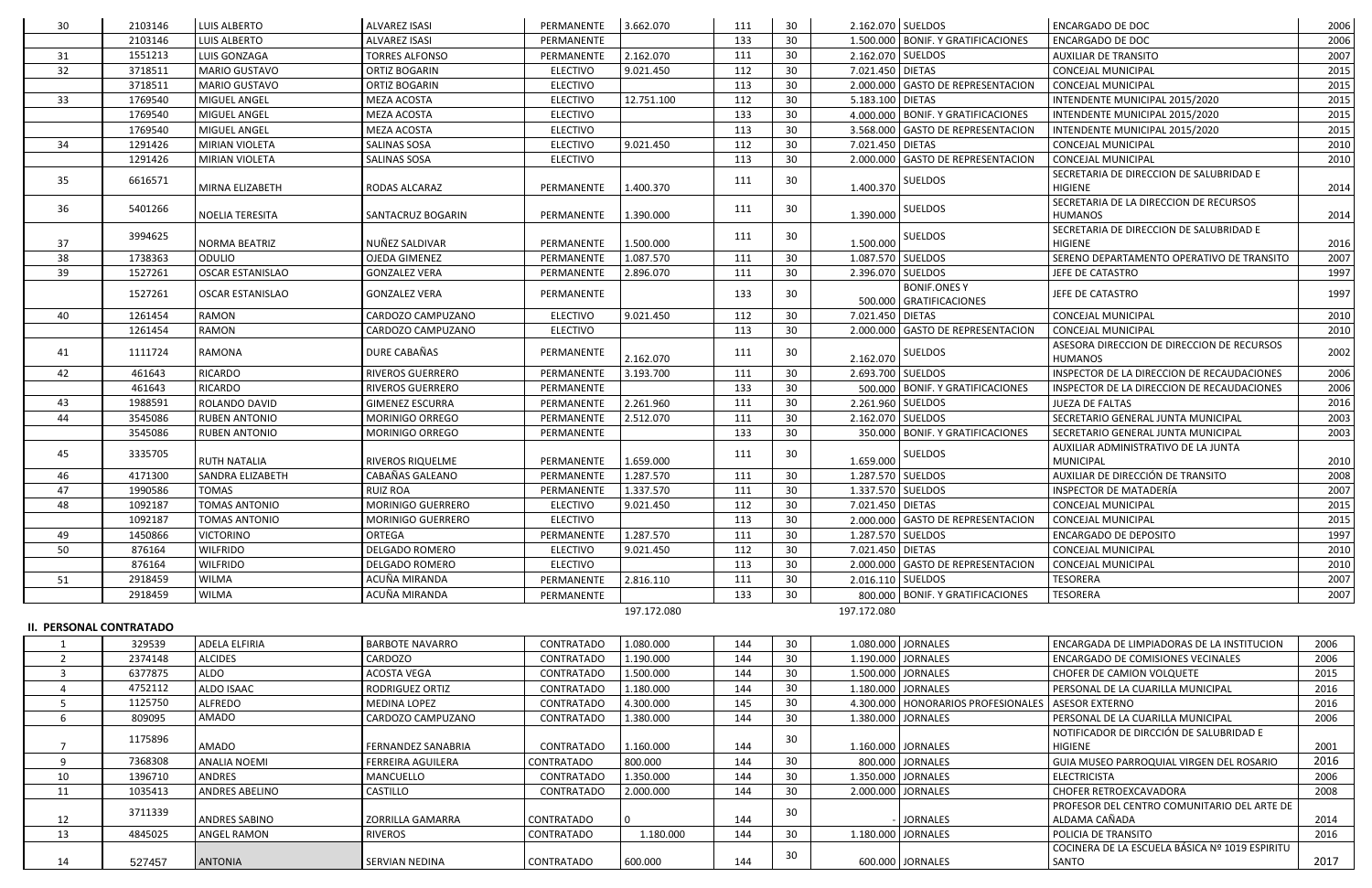| 15       | 1046801            | <b>ANTONIO</b>             | <b>ESTIGARRIBIA OVELAR</b> | CONTRATADO        | 2.400.000              | 145        | 30              |                                          | 2.400.000   HONORARIOS PROFESIONALES   DIRECTOR DE RECURSOS HUMANOS | 2014         |
|----------|--------------------|----------------------------|----------------------------|-------------------|------------------------|------------|-----------------|------------------------------------------|---------------------------------------------------------------------|--------------|
| 16       | 1425163            | <b>ANTONIO DEMETRIO</b>    | <b>AGUILAR</b>             | CONTRATADO        | 2.500.000              | 144        | 30              | 2.500.000 JORNALES                       | ENCARGADO DE MANTENIMIENTO VIAL                                     | 2015         |
| 17       | 1995142            | ANUNCIO                    | <b>FERREIRA SALINAS</b>    | CONTRATADO        | 1.500.000              | 144        | 30              | 1.500.000 JORNALES                       | ENCARGADO DEL CEMENTERIO                                            | 2006         |
| 18       | 2547295            | ARMINDA                    | <b>ACOSTA RIVEROS</b>      | CONTRATADO        | 1.380.000              | 144        | 30              | 1.380.000 JORNALES                       | PERSONAL DE LA CUARILLA MUNICIPAL                                   | 2012         |
| 19       | 3019326            | <b>ARNALDO CRISTINO</b>    | DIAZ BOBADILLA             | CONTRATADO        | 1.180.000              | 144        | 30              | 1.180.000 JORNALES                       | POLICIA DE TRANSITO                                                 | 2015         |
| 20       | 5307180            | <b>ARTURO</b>              | <b>SANABRIA TORRES</b>     | CONTRATADO        | 1.200.000              | 144        | 30              | 1.200.000 JORNALES                       | NOTIFICADOR DE OBRAS                                                | 2012         |
| 21       | 2093968            | <b>ATANASIO</b>            | <b>GONZALEZ RUIZ DIAZ</b>  | CONTRATADO        | 1.200.000              | 144        | 30              | 1.200.000 JORNALES                       | VIGILANTE DEL CENTRO CULTURAL                                       | 2006         |
| 22       | 1630337            | <b>AURELIA</b>             | LOPEZ                      | CONTRATADO        | 1.380.000              | 144        | 30              | 1.380.000 JORNALES                       | PERSONAL DE LA CUARILLA MUNICIPAL                                   | 2008         |
| 23       | 2166986            | BERNARDINO                 | <b>CANDIA</b>              | CONTRATADO        | 1.380.000              | 144        | 30              | 1.380.000 JORNALES                       | PERSONAL DE LA CUARILLA MUNICIPAL                                   | 2001         |
| 24       | 2387158            | <b>BERNARDINO</b>          | OJEDA                      | CONTRATADO        | 1.240.000              | 144        | 30              | 1.240.000 JORNALES                       | VIGILANTE DEL CENTRO CULTURAL                                       | 2001         |
| 25       | 3426496            | <b>BLANCA CELINA</b>       | <b>FLEITAS DE GAONA</b>    | CONTRATADO        | 600.000                | 144        | 30              | 600.000 JORNALES                         | COCINERA ESCUELA CONCEPCION LEYES DE CHAVEZ                         | 2014         |
| 26       | 4672918            | <b>BLANCA JUSTINA</b>      | LOPEZ DE SANTACRUZ         | CONTRATADO        | 2.000.000              | 144        | 30              | 2.000.000 JORNALES                       | ENCARGADA DE LA SECRETARIA DE LA MUJER                              | 2016         |
| 27       | 5784480            | <b>BLAS HERMINIO</b>       | CARDOZO AMARILLA           | CONTRATADO        | 1.600.000              | 144        | 30              | 1.600.000 JORNALES                       | CAJERO                                                              | 2013         |
| 28       | 5379991            | <b>BRUNA YGNACIA</b>       | <b>VEGA</b>                | CONTRATADO        |                        | 144        | 30              | <b>JORNALES</b>                          | PROFESOR DEL CENTRO COMUNITARIO DE CONAVI                           | 2010         |
| 29       | 2217811            | <b>CARLOS</b>              | <b>ALFONSO CACERES</b>     | CONTRATADO        | 1.380.000              | 144        | 30              | 1.380.000 JORNALES                       | PERSONAL DE LA CUARILLA MUNICIPAL                                   | 2010         |
| 30       | 1810981            | <b>CARLOS ALBERTO</b>      | <b>ESPINOLA</b>            | CONTRATADO        | 1.460.000              | 144        | 30              | 1.460.000 JORNALES                       | SERENO CICLOVIA MUNICIPAL                                           | 2006         |
| 31       | 4947780            | <b>CARLOS AUGUSTO</b>      | ROMERO GAMARRA             | CONTRATADO        | 1.200.000              | 144        | 30              | 1.200.000 JORNALES                       | CHOFER DIRECCION DE ADMINISTRACIÓN                                  | 2012         |
|          |                    |                            |                            |                   |                        |            |                 |                                          | ENCARGADO DE OFICINA DE ACCESO A                                    |              |
| 32       | 1230922            | <b>CARLOS EDUARDO</b>      | RIVEROS OTERO              | CONTRATADO        | 1.500.000              | 144        | 30              | 1.500.000 JORNALES                       | <b>INFORMACIONES PUBLICAS</b>                                       | 2010         |
| 33       | 3650559            | <b>CARLOS RAUL</b>         | FLEITAS PÉREZ              | <b>CONTRATADO</b> | 1.500.000              | 144        | 30              | 1.500.000 JORNALES                       | <b>CHOFER CAMION BOLQUETE</b>                                       | 2016         |
| 34       | 1257725            | <b>CARLOS RUBÉN</b>        | <b>RIVEROS</b>             | CONTRATADO        | 1.380.000              | 144        | 30              | 1.380.000 JORNALES                       | PERSONAL DE LA CUARILLA MUNICIPAL                                   | 2006         |
| 35       | 2342498            | CARLOS UBALDO              | <b>SALINAS SOSA</b>        | <b>CONTRATADO</b> | 1.000.000              | 144        | 30              | 1.000.000 JORNALES                       | SERENO JUNTA MUNICIPAL                                              | 2006         |
| 36       | 4694597            | <b>CARMEN DIANA</b>        | SERVIAN CENTURION          | CONTRATADO        | 1.080.000              | 144        | 30              | 1.080.000 JORNALES                       | SECRETARIA ASESORIA JURIDICA                                        | 2006         |
| 37       | 4653056            | CAROLINA                   | <b>CANTERO ARANA</b>       | CONTRATADO        | 500.000                | 144        | 30              | 500.000 JORNALES                         | AYUDANTE COCINA ESCUELA CONCEPCIÓN LEYES DE<br><b>CHAVEZ</b>        | 2014         |
| 38       | 4689541            | CATALINA                   | <b>FLEITAS PRESENTADO</b>  | CONTRATADO        | 500.000                | 144        | 30              | 500.000 JORNALES                         | AYUDANTE DE COCINA ESCUELA JUKYRYMI                                 | 2016         |
| 39       | 5631461            | <b>CESAR FIDEL</b>         | <b>GONZALEZ GONZALEZ</b>   | CONTRATADO        | 800.000                | 144        | 30              | 800.000 JORNALES                         |                                                                     | 2016         |
| 40       | 3504143            | <b>CESAR MIGUEL</b>        | ORTEGA SANABRIA            | CONTRATADO        | 2.500.000              | 144        | 30              | 2.500.000 JORNALES                       | ORDENANZA DE LA JUNTA MUNICIPAL<br>DIRECTOR DE TRANSITO             | 2015         |
|          | 2046148            |                            |                            | <b>CONTRATADO</b> | 1.180.000              |            | 30              | 1.180.000 JORNALES                       | POLICIA DE TRANSITO                                                 | 2016         |
| 41       |                    | <b>CHISTIAN BIENVENIDO</b> | <b>CANTERO NUNEZ</b>       |                   |                        | 144        |                 |                                          | AYUDANTE DE COCINA ESCUELA PROF. ESTANISLAO                         |              |
| 42       | 1129825            | CLAUDELINA                 | ROJAS DE RIVEROS           | CONTRATADO        | 500.000                | 144        | 30              | 500.000 JORNALES                         | <b>ESPINOLA</b>                                                     | 2014         |
| 43       | 2540568            | <b>CLAUDIO</b>             | RAMIREZ                    | CONTRATADO        |                        | 144        | 30              | <b>JORNALES</b>                          | PROFESOR DEL TALLER DE TEATRO                                       | 2011         |
| 44       | 5615895            | <b>CRISTHIAN ADOLFO</b>    | MARIQUE                    | CONTRATADO        | 1.000.000              | 144        | 30 <sup>°</sup> | 1.000.000 JORNALES                       | PERSONAL DE LA CUADRILLA MUNICIPAL                                  |              |
| 45       | 2098056            | <b>CRISTHIAN MILCIADES</b> | OLMEDO GAONA               | CONTRATADO        | 1.300.000              | 144        | 30              | 1.300.000 JORNALES                       | SERENO CENTRO CULTURAL                                              | 2006         |
| 46       | 5013815            | <b>CRISTINA</b>            | ORTIZ                      | CONTRATADO        | 500.000                | 144        | 30              | 500.000 JORNALES                         | AYUDANTE DE COCINA ESCUELA URUNDE'Y                                 | 2014         |
| 47       | 6548480            | <b>CYNTHIA MARINA</b>      | <b>ESCOBAR VEGA</b>        | <b>CONTRATADO</b> | 1.180.000              | 144        | 30              | 1.180.000 JORNALES                       | POLICIA DE TRANSITO                                                 | 2016         |
| 48       | 4212344            | CYNTHIA RAMONA             | PEREZ ACOSTA               | CONTRATADO        | 1.278.000              | 144        | 30              | 1.278.000 JORNALES                       | POLICIA DE TRANSITO                                                 | 2006         |
| 49       | 3861018            | <b>DAHIANA BEATRIZ</b>     | ZARZA VEGA                 | CONTRATADO        |                        | 144        | 30              | <b>JORNALES</b>                          | AUXILIAR SECRETARIA ESCUELA DE TEATRO                               | 2015         |
| 50       | 3983099            | <b>DAMYR FABIAN</b>        | <b>FABIO PALACIOS</b>      | CONTRATADO        |                        | 144        | 30              | <b>JORNALES</b>                          | PROFESOR DE GUITARRA                                                | 2011         |
| 51       | 2392439            | DANELIA ROSALBA            | <b>CACERES DE BAEZ</b>     | CONTRATADO        | 1.200.000              | 144        | 30              | 1.200.000 JORNALES                       | ASISTENTE DE SECRETARIA DE ACCION SOCIAL                            | 2010         |
| 52       | 1256862            | DANIEL                     | PATIÑO GALEANO             | CONTRATADO        | 1.380.000              | 144        | 30              | 1.380.000 JORNALES                       | PERSONAL DE LA CUARILLA MUNICIPAL                                   | 2004         |
| 53       | 4756920            | DARIO ANTONIO              | PALACIO BENITEZ            | CONTRATADO        | 800.000                | 144        | 30              | 800.000 JORNALES                         | COBRADOR DEL MERCADO MUNICIPAL                                      | 2016         |
| 54       | 1503595            | DEL ROSARIO                | QUIÑONEZ CABAÑAS           | <b>CONTRATADO</b> | 500.000                | 144        | 30              | 500.000 JORNALES                         | ENCARGADA DE COMERCIALIZACIÓN DE PRODUCTOS ARTESANIA<br>DE ÑANDUTI  | 2016         |
|          |                    |                            |                            |                   |                        |            |                 |                                          | PROFESORA DEL CENTRO COMUNITARIO DEL ARTE                           |              |
| 55       | 1551577            | DEOLINDA RAMONA            | <b>GIMENEZ BERKHOLTZ</b>   | CONTRATADO        |                        | 144        | 30              | <b>JORNALES</b>                          | DE ALDAMA CAÑADA                                                    | 2011         |
| 56       | 5781796            | <b>DERLIS DAVID</b>        | ACOSTA ROJAS               | <b>CONTRATADO</b> | 900.000                | 144        | 30              | 900.000 JORNALES                         | AUXILIAR ADMINISTRATIVO                                             | 2015         |
| 57       | 3323891            | <b>DERLIS JOAQUIN</b>      | <b>CORREA OCAMPOS</b>      | CONTRATADO        | 2.200.000              | 144        | 30              | 2.200.000 JORNALES                       | JEFE DE CATASTRO                                                    | 2001         |
| 58       | 1223116            | EDUARDO                    | RAMIREZ                    | CONTRATADO        | 2.650.000              | 144        | 30              | 2.650.000 JORNALES                       | <b>CHOFER MOTONIVELADORA</b>                                        | 2010         |
|          | 1823791            |                            |                            |                   |                        |            | 30              |                                          |                                                                     |              |
| 59       | 925860             | <b>ELOISA</b>              | CANDIA                     | CONTRATADO        | 1.160.000              | 144        |                 | 1.160.000 JORNALES                       | LIMPIADORA DE LA INSTITUCIÓN                                        | 2001         |
| 60       |                    | ELVIRA                     | MANCUELLO                  | CONTRATADO        | 500.000                | 144        | 30              | 500.000 JORNALES                         | AYUDANTE DE COCINA ESCUELA URUNDE'Y                                 | 2015         |
|          |                    |                            |                            |                   |                        |            |                 |                                          |                                                                     |              |
| 61<br>62 | 1701557<br>5421873 | EMILIANO<br>EMMANUEL       | <b>DIAZ</b>                | CONTRATADO        | 1.932.000<br>1.380.000 | 144<br>144 | 30<br>30        | 1.932.000 JORNALES<br>1.380.000 JORNALES | CHOFER CUADRILLA MUNICIPAL                                          | 2013<br>2016 |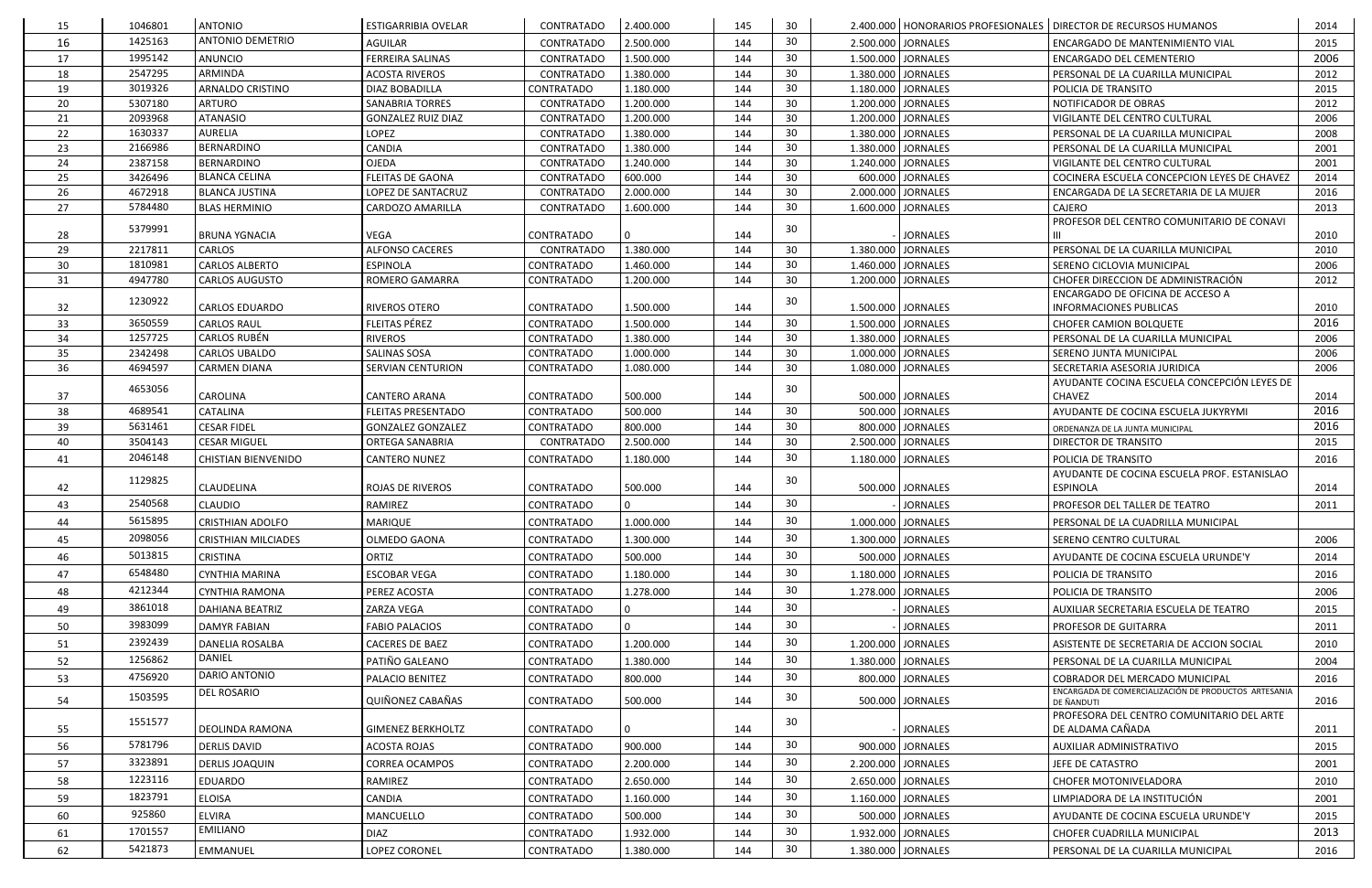|     | 3690061 |                          |                            |                   |                |     | 30 |                                      | CONSULTORIA Y FORTALECIMIENTO DE LOS                             |      |
|-----|---------|--------------------------|----------------------------|-------------------|----------------|-----|----|--------------------------------------|------------------------------------------------------------------|------|
| 63  |         | <b>ENRIQUE ALBERTO</b>   | <b>ESCOBAR OVELAR</b>      | CONTRATADO        | $\overline{0}$ | 144 |    | <b>JORNALES</b>                      | <b>CENTROS COMUNITARIOS</b>                                      | 2012 |
| 64  | 4217029 | <b>FABIAN CONCEPCION</b> | RODAS JAIME                | <b>CONTRATADO</b> | 800.000        | 144 | 30 | 800.000 JORNALES                     | ENCARGADO DE ESTACIONAMIENTO                                     | 2016 |
| 65  | 2072917 | <b>FAUSTO</b>            | <b>GALEANO GUERRERO</b>    | <b>CONTRATADO</b> | 1.500.000      | 144 | 30 | 1.500.000 JORNALES                   | SEPULTURERO DEL CEMENTERIO MUNICIPAL                             | 2001 |
| 66  | 1297237 | <b>FEDERICO</b>          | MARECOS HERMOSILLA         | <b>CONTRATADO</b> | 1.800.000      | 145 | 30 | 1.800.000   HONORARIOS PROFESIONALES | l ASESOR DEL DEPARTAMENTO DE CULTURA                             | 2016 |
| 67  | 2913774 | <b>FELICIA</b>           | SERVIAN OJEDA              | <b>CONTRATADO</b> | 1.000.000      | 144 | 30 | 1.000.000 JORNALES                   | LIMPIADORA DEL CENTRO CULTURAL                                   | 2011 |
| 68  | 439792  | <b>FELIX</b>             | <b>FERREIRA MORINIGO</b>   | <b>CONTRATADO</b> |                | 144 | 30 | <b>JORNALES</b>                      | PROFESOR AUXILIAR DE CORO MUNICIPAL DE LA<br><b>TERCERA EDAD</b> | 2016 |
| 69  | 1809865 | <b>FIDEL</b>             | <b>COLMAN GIMENEZ</b>      | <b>CONTRATADO</b> | 1.380.000      | 144 | 30 | 1.380.000 JORNALES                   | PERSONAL DE LA CUADRILLA MUNICIPAL                               | 2016 |
|     |         |                          |                            |                   |                |     |    |                                      | Cocinera de la Escuela Bàsica Nº 6.660 Vecinos                   |      |
| 70  | 1790789 | <b>FIDELINA</b>          | RUIZ DIAZ ZARACHO          | <b>CONTRATADO</b> | 600.000        | 144 | 30 | 600.000 JORNALES                     | Unidos                                                           | 2016 |
| 71  | 1558227 | <b>FLORIA</b>            | PIRIS AGUILERA             | <b>CONTRATADO</b> | 4.400.000      | 145 | 30 | 4.400.000   HONORARIOS PROFESIONALES | <b>FISCALIZADORA DE OBRAS DE FONACIDE</b>                        | 2015 |
| 72  | 2352462 | <b>FRANCISCO JAVIER</b>  | MANCUELLO SAMANIEGO        | <b>CONTRATADO</b> | 1.245.000      | 144 | 30 | 1.245.000 JORNALES                   | <b>INSPECTOR DE CATASTRO</b>                                     | 2006 |
| 73  | 3823511 | <b>FREDY GABRIEL</b>     | TRINIDAD GONZALEZ          | <b>CONTRATADO</b> | 1.200.000      | 144 | 30 | 1.200.000 JORNALES                   | <b>CHOFER TRACTOR AGRICOLA</b>                                   | 2012 |
| 74  | 1247968 | <b>GILBERTO</b>          | SARACHO OVELAR             | <b>CONTRATADO</b> | 1.380.000      | 144 | 30 | 1.380.000 JORNALES                   | PERSONAL DE LA CUARILLA MUNICIPAL                                | 2001 |
| 75  | 1888963 | GILL                     | <b>ALFONSO JARA</b>        | <b>CONTRATADO</b> | 1.495.000      | 144 | 30 | 1.495.000 JORNALES                   | VIGILANTE DEL LOCAL MUNICIPAL                                    | 2001 |
|     | 2091234 | <b>GLADIS</b>            |                            |                   |                |     | 30 |                                      | AYUDANTE COCINA ESCUELA CONCEPCIÓN LEYES DE                      |      |
| 76  |         |                          | <b>GONZALEZ DE RAMIREZ</b> | <b>CONTRATADO</b> | 500.000        | 144 |    | 500.000 JORNALES                     | <b>CHAVEZ</b>                                                    | 2014 |
| 77  | 1947556 | <b>GLADYS ELIZABETH</b>  | <b>CENTURION</b>           | CONTRATADO        | 600.000        | 144 | 30 | 600.000 JORNALES                     | COCINERA DE LA ESCUELA BÁSICA Nº 1019 ESPIRITU<br>SANTO          | 2017 |
| 78  | 3323239 | <b>GLADYS ESTELA</b>     | <b>ORTEGA DUARTE</b>       | <b>CONTRATADO</b> | 1.200.000      | 144 | 30 | 1.200.000 JORNALES                   | <b>CONSEJERA DE CODENI</b>                                       | 2012 |
| 79  | 4455573 | <b>GLADYS ZUNILDA</b>    | <b>TOLEDO BENITEZ</b>      | <b>CONTRATADO</b> | 1.200.000      | 144 | 30 | 1.200.000 JORNALES                   | <b>CONSEJERA DE CODENI</b>                                       | 2013 |
| 80  | 1252204 | <b>GLORIA ELIZABETH</b>  | <b>ESPINOLA VERA</b>       | <b>CONTRATADO</b> | 750.000        | 145 | 30 | 750.000   HONORARIOS PROFESIONALES   | <b>SERVICIOS DE INFORMATICA</b>                                  | 2014 |
| 81  | 2392469 | <b>GLORIA ROSSANA</b>    | VELAZQUEZ G.               | <b>CONTRATADO</b> | 600.000        | 144 | 30 | 600.000 JORNALES                     | COCINERA ESCUELA JUKYRYMI                                        | 2014 |
| 82  | 3750268 | <b>GRACIELA</b>          | VAZQUEZ MIÑO               | <b>CONTRATADO</b> | 600.000        | 144 | 30 | 600.000 JORNALES                     | COCINERA ESCUELA PROF. ESTANISLAO ESPINOLA                       | 2014 |
| 83  | 3819310 | <b>GRACIELA</b>          | PRESENTADO                 | <b>CONTRATADO</b> | 500.000        | 144 | 30 | 500.000 JORNALES                     | AYUDANTE DE COCINA ESCUELA JUKYRYMI                              | 2014 |
| 84  | 1132395 | <b>GUSTAVO JAVIER</b>    | <b>CRECHI CORONEL</b>      | <b>CONTRATADO</b> | 1.360.000      | 144 | 30 | 1.360.000 JORNALES                   | SERENO JUNTA MUNICIPAL                                           | 2006 |
| 85  | 2100335 | <b>HECTOR VIDAL</b>      | <b>MEDINA</b>              | <b>CONTRATADO</b> | 1.380.000      | 144 | 30 | 1.380.000 JORNALES                   | PERSONAL DE LA CUARILLA MUNICIPAL                                | 2016 |
| 86  | 327268  | <b>HEIDE EMILIA</b>      | ALDAMA CAÑETE              | CONTRATADO        | 2.200.000      | 144 | 30 | 2.200.000 JORNALES                   | <b>DIRECTORA DE CODENI</b>                                       | 2006 |
| 87  | 4783445 | <b>HERNAN</b>            | <b>BAEZ GUERRERO</b>       | <b>CONTRATADO</b> | $\overline{0}$ | 144 | 30 | <b>JORNALES</b>                      | <b>PROFESOR DE GUITARRA</b>                                      | 2012 |
| 88  | 5312526 | <b>HERNAN</b>            | MERELES CARDOZO            | CONTRATADO        | 1.380.000      | 144 | 30 | 1.380.000 JORNALES                   | PERSONAL DE LA CUARILLA MUNICIPAL                                | 2016 |
| 89  | 818645  | <b>HIGINIO</b>           | <b>BRITOS BAREIRO</b>      | <b>CONTRATADO</b> | 1.400.000      | 144 | 30 | 1.400.000 JORNALES                   | ENCARGADO DE BIBLIOTECA DEL CENTRO CULTURAL                      | 2006 |
| 90  | 4186782 | HUGO FRANCISCO           | <b>CABRERA ORTEGA</b>      | CONTRATADO        | 1.250.000      | 144 | 30 | 1.250.000 JORNALES                   | l PROFESOR DEL TALLER DE TEATRO                                  | 2012 |
| 91  | 4385687 | <b>HUGO JAVIER</b>       | ZORRILLA                   | <b>CONTRATADO</b> | 1.380.000      | 144 | 30 | 1.380.000 JORNALES                   | PERSONAL DE LA CUARILLA MUNICIPAL                                | 2006 |
|     |         |                          |                            |                   |                |     |    |                                      | AYUDANTE DE VIGILANCIA DE LA PLAZA MARTIN DE                     |      |
| 92  | 7897024 | <b>ISAAC EMANUEL</b>     | <b>RIVEROS BRITEZ</b>      | CONTRATADO        | 500.000        | 144 | 30 | 500.000 JORNALES                     | <b>BARUA</b>                                                     | 2016 |
| 93  | 4669055 | <b>ISAIAS RODRIGO</b>    | <b>TORALES MELGAREJO</b>   | <b>CONTRATADO</b> | 57.500         | 144 | 30 | 57.500 JORNALES                      | PERSONAL DE LA CUADRILLA MUNICIPAL                               | 2017 |
| 94  | 781016  | <b>ISIDRO</b>            | RAMIREZ                    | <b>CONTRATADO</b> | 1.380.000      | 144 | 30 | 1.380.000 JORNALES                   | PERSONAL DE LA CUARILLA MUNICIPAL                                | 2008 |
| 95  | 4633034 | <b>ISRAEL</b>            | <b>COLMAN RIQUELME</b>     | CONTRATADO        | 1.500.000      | 144 | 30 | 1.500.000 JORNALES                   | CHOFER DE CAMION VOLQUETE                                        | 2012 |
| 96  | 5479144 | <b>JESSICA ANDREA</b>    | ALONSO ALMADA              | <b>CONTRATADO</b> | 1.000.000      | 144 | 30 | 1.000.000 JORNALES                   | SECRETARIA DEL DPTO. DE AGRICULTURA                              | 2006 |
|     | 5216443 |                          |                            |                   |                |     | 30 |                                      | AUXILIAR DE ADMINISTRATIVO DE LA JUNTA                           |      |
| 97  |         | <b>JOB DANIEL</b>        | <b>BORDA RODRIGUEZ</b>     | <b>CONTRATADO</b> | 1.410.000      | 144 |    | 1.410.000 JORNALES                   | <b>MUNICIPAL</b>                                                 | 2012 |
| 98  | 4257617 | JOSE DE LOS SANTOS       | <b>BELOTTO BRITEZ</b>      | CONTRATADO        | 1.025.000      | 144 | 30 | 1.025.000 JORNALES                   | SERENO MERCADO MUNICIPAL                                         | 2014 |
| 99  | 7127245 | José Luis                | <b>FRANCO LEGUIZAMON</b>   | CONTRATADO        | 800.000        | 144 | 30 | 800.000 JORNALES                     | ORDENANZA DIRECCION DOC                                          | 2016 |
| 100 | 2928069 | <b>JOSÉ LUIS</b>         | <b>FERREIRA SALINAS</b>    | <b>CONTRATADO</b> | 1.380.000      | 144 | 30 | 1.380.000 JORNALES                   | PERSONAL DE LA CUARILLA MUNICIPAL                                | 2006 |
| 101 | 3709771 | José Luis                | <b>GONZALEZ BARBOTE</b>    | CONTRATADO        | 800.000        | 144 | 30 | 800.000 JORNALES                     | <b>AUXILIAR DE SECRETARIA DE DEPORTES</b>                        | 2010 |
| 102 | 2498038 | <b>JOSEFINA</b>          | <b>GONZALEZ VERA</b>       | <b>CONTRATADO</b> | 1.290.000      | 144 | 30 | 1.290.000 JORNALES                   | SECRETARIA DE INTENDENCIA                                        | 2011 |
| 103 | 263419  | <b>JUAN</b>              | <b>BRITEZ RIVEROS</b>      | CONTRATADO        | 2.364.000      | 144 | 30 | 2.364.000 JORNALES                   | SECRETARIO DE DEPORTES                                           | 2006 |
| 104 | 4647534 | <b>JUAN GABRIEL</b>      | ZARATE GONZALEZ            | CONTRATADO        | 900.000        | 144 | 30 | 900.000 JORNALES                     | ENCARGADO DE TELECENTRO                                          | 2010 |
| 105 | 4001309 | <b>JUAN MANUEL</b>       | MONZON MEDINA              | <b>CONTRATADO</b> | 1.500.000      | 144 | 30 | 1.500.000 JORNALES                   | ENCARGADO DE LA SECRETARIA DE LA JUVENTUD                        | 2016 |
| 106 | 1666928 | <b>JUAN OBDULIO</b>      | <b>DIAZ</b>                | CONTRATADO        | $\mathbf{0}$   | 144 | 30 | <b>JORNALES</b>                      | <b>PROFESOR DE GUITARRA</b>                                      | 2010 |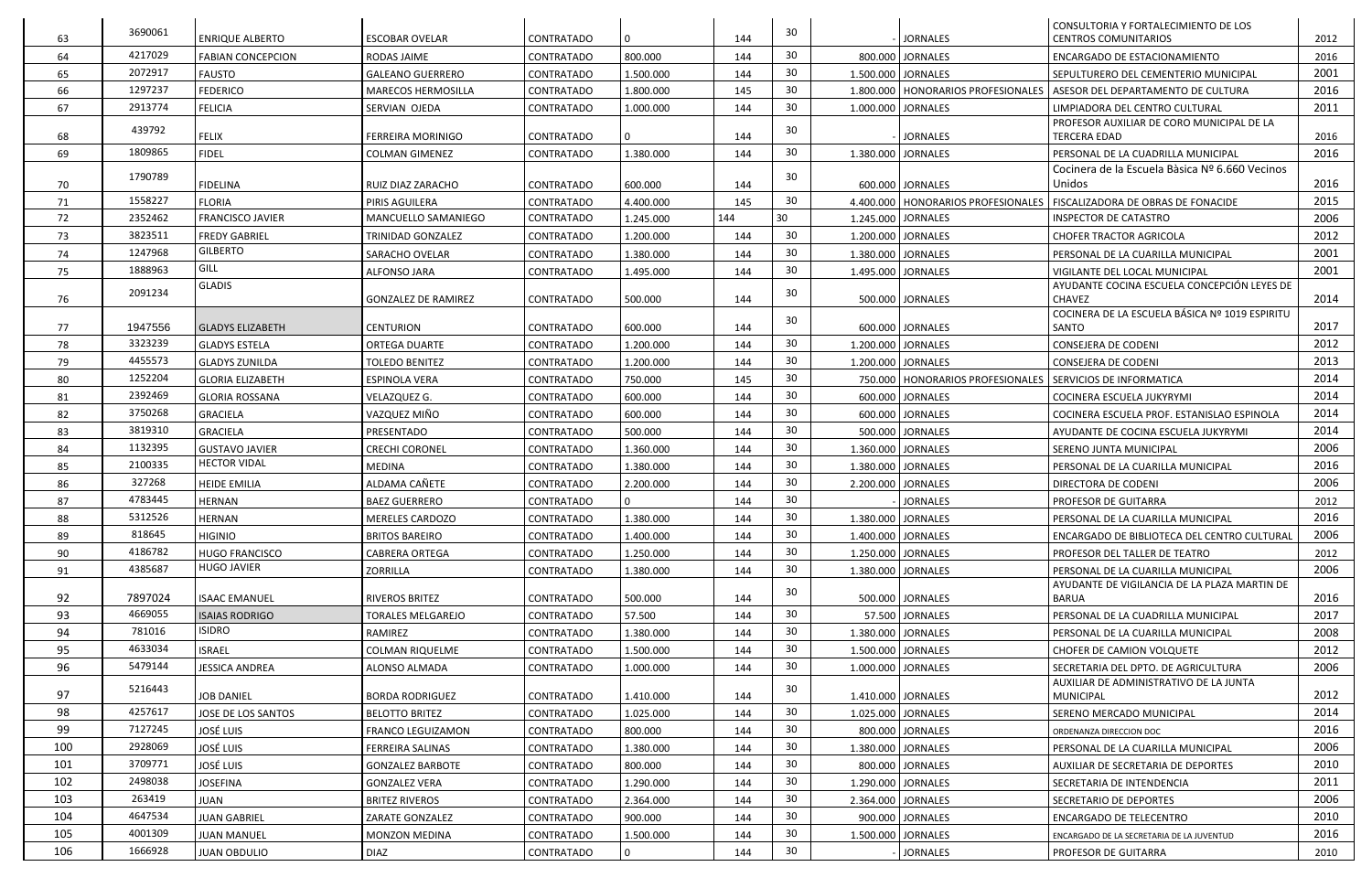| 107 | 4592890 | <b>JUAN RAMON</b>      | AMARILLA LEGUIZAMON         | CONTRATADO        | 1.500.000 | 144 | 30 |                   | 1.500.000 JORNALES                   | PERSONAL DE LA CUADRILLA MUNICIPAL                                                | 2016 |
|-----|---------|------------------------|-----------------------------|-------------------|-----------|-----|----|-------------------|--------------------------------------|-----------------------------------------------------------------------------------|------|
| 108 | 1528353 | <b>JULIO</b>           | <b>GAMARRA ROJAS</b>        | <b>CONTRATADO</b> | 1.180.000 | 144 | 30 |                   | 1.180.000 JORNALES                   | POLICIA DE TRANSITO                                                               | 2015 |
| 109 | 3252500 | KARINA ELIZABETH       | <b>ACOSTA</b>               | CONTRATADO        | 500.000   | 144 | 30 |                   | 500.000 JORNALES                     | AYUDANTE DE COCINA ESCUELA VECINOS UNIDOS                                         | 2014 |
| 110 | 4812562 | <b>KATERINE ANDREA</b> | <b>SOLIS DEVACA</b>         | <b>CONTRATADO</b> | 3.300.000 | 141 | 30 | 3.300.000 TECNICO |                                      | DIRECTORA DE PLANIFICACION Y DESARROLLO                                           | 2015 |
| 111 | 3494710 | <b>LAURA DIANA</b>     | <b>CABAÑAS DE BRITEZ</b>    | <b>CONTRATADO</b> | 1.620.000 | 144 | 30 |                   | 1.620.000 JORNALES                   | PSICOLOGA - CONMISIONADA COMO DIRECTORA DE<br><b>SALUBRIDAD E HIGIENE</b>         | 2004 |
| 112 | 2098883 | LAURA MARLENE          | OVANDO CAMPUZANO            | CONTRATADO        | l 0       | 144 | 30 |                   | <b>JORNALES</b>                      | PROFESORA DE CORO MUNICIPAL DE LA TERCERA<br>l EDAD                               | 2016 |
| 113 | 4544221 | <b>LEANDRO MANUEL</b>  | <b>GUERRERO RIVEROS</b>     | <b>CONTRATADO</b> | 0         | 144 | 30 |                   | <b>JORNALES</b>                      | PROFESOR DE GUITARRA                                                              | 2016 |
| 114 | 1155965 | <b>LEONCIO</b>         | MONTANIA GONZALEZ           | <b>CONTRATADO</b> | 1.200.000 | 144 | 30 |                   | 1.200.000 JORNALES                   | I SERENO MERCADO MUNICIPAL                                                        | 2012 |
| 115 | 2387034 | <b>LEOPOLDO</b>        | ESCOBAR                     | <b>CONTRATADO</b> | 1.380.000 | 144 | 30 |                   | 1.380.000 JORNALES                   | PERSONAL DE LA CUARILLA MUNICIPAL                                                 | 1979 |
| 116 | 5783062 | LEYDA FABIANA          | <b>ESTIGARRIBIA GIMENEZ</b> | CONTRATADO        | 0         | 144 | 30 |                   | <b>JORNALES</b>                      | PROFESOR DEL CENTRO COMUNITARIO DE CONAVI                                         | 2012 |
| 117 | 2098061 | LIDER ISAAC            | <b>VERA VEGA</b>            | <b>CONTRATADO</b> | 1.460.000 | 144 | 30 |                   | 1.460.000 JORNALES                   | SERENO MERCADO MUNICIPAL                                                          | 2006 |
| 118 | 2466636 | <b>LIZ ANDREA</b>      | <b>BENITEZ ISASI</b>        | CONTRATADO        |           | 144 | 30 |                   | <b>JORNALES</b>                      | PROFESORA DE DECLAMACIÓN DE LA ESCUELA Y EL<br>TALLER DE DECLAMACIÓN              | 2012 |
| 119 | 3492615 | LUIS ALBERTO           | <b>MENDEZ</b>               | <b>CONTRATADO</b> | 1.200.000 | 144 | 30 |                   | 1.200.000 JORNALES                   | PERSONAL DE LA CUARILLA MUNICIPAL                                                 | 2012 |
| 120 | 6036285 | LUZ ALELY              | <b>TORALES MENDEZ</b>       | <b>CONTRATADO</b> | 1.000.000 | 144 | 30 |                   | 1.000.000 JORNALES                   | ASISTENTE DE LA DIRECCION DE ADMINISTRACION Y FINANZAS                            | 2016 |
| 121 | 2162857 | <b>MARCIANO</b>        | YEGROS GONZALEZ             | <b>CONTRATADO</b> | 1.400.000 | 144 | 30 |                   | 1.400.000 JORNALES                   | PERSONAL DE LA CUADRILLA MUNICIPAL                                                | 2001 |
| 122 | 1519072 | <b>MARCOS</b>          | DIAZ SAMANIEGO              | <b>CONTRATADO</b> | 1.500.000 | 144 | 30 |                   | 1.500.000 JORNALES                   | <b>CHOFER DE CAMION VOLQUETE</b>                                                  | 2011 |
| 123 | 2933473 | <b>MARCOS AURELIO</b>  | <b>ACOSTA FIGUEREDO</b>     | <b>CONTRATADO</b> | 1.800.000 | 144 | 30 |                   | 1.800.000 JORNALES                   | <b>AYUDANTE PARA CAMION COMPACTADOR</b>                                           | 2004 |
| 124 | 3204412 | <b>MARIA ANDREA</b>    | ACOSTA LEZCANO              | CONTRATADO        | 1.850.000 | 145 | 30 |                   | 1.850.000   HONORARIOS PROFESIONALES | <b>NUTRICIONISTA - FONACIDE</b>                                                   | 2010 |
| 125 | 4982413 | MARIA DEL ROSARIO      | <b>PEREZ VAZQUEZ</b>        | <b>CONTRATADO</b> | 500.000   | 144 | 30 |                   | 500.000 JORNALES                     | AYUDANTE DE COCINERA DE LA ESCUELA BÁSICA Nº<br>1359 DON CRLOS CALCENA            | 2017 |
| 126 | 2318833 | <b>MARIA ELENA</b>     | <b>ALCARAZ GOMEZ</b>        | <b>CONTRATADO</b> | 970.000   | 144 | 30 |                   | 970.000 JORNALES                     | PROFESORA DE DANZA FOLCLORICA                                                     | 2014 |
| 127 | 5540070 | <b>MARIA GISSEL</b>    | PEÑA VERA                   | <b>CONTRATADO</b> | 1.300.000 | 144 | 30 |                   | 1.300.000 JORNALES                   | AUXILIAR DE DIRECCIÓN DE CATASTRO                                                 | 2013 |
| 128 | 1063743 | <b>MARIA GLORIA</b>    | <b>CARDOZO DE MERELES</b>   | <b>CONTRATADO</b> | 500.000   | 144 | 30 |                   | 500.000 JORNALES                     | AYUDANTE DE COCINA ESCUELA LAUREANA VEGA                                          | 2014 |
| 129 | 1975588 | <b>MARIA INES</b>      | ACOSTA DE CAMPUZANO         | <b>CONTRATADO</b> | 600.000   | 144 | 30 |                   | 600.000 JORNALES                     | COCINERA ESCUELA LAUREANA VEGA                                                    | 2014 |
| 130 | 2498036 | <b>MARIA LUISA</b>     | <b>ROMERO</b>               | CONTRATADO        | 1.000.000 | 144 | 30 |                   | 1.000.000 JORNALES                   | <b>ENCARGADA DE BIBLIOTECA DEL CENTRO CULTURAL Y</b>                              | 2016 |
|     |         |                        |                             |                   |           |     |    |                   |                                      | ARTESANAL<br>AYUDANTE DE COCINERA DE LA ESCUELA BÁSICA Nº                         |      |
| 131 | 5033755 | <b>MARIA MAGDALENA</b> | <b>FERNANDEZ ROA</b>        | CONTRATADO        | 500.000   | 144 | 30 |                   | 500.000 JORNALES                     | 1019 ESPIRITU SANTO                                                               | 2017 |
| 132 | 2284382 | <b>MARIA MAXIMA</b>    | <b>GAONA FRANCO</b>         | <b>CONTRATADO</b> | 600.000   | 144 | 30 |                   | 600.000 JORNALES                     | COCINA ESCUELA MEDALLA MILAGROSA                                                  | 2014 |
| 133 | 3331661 | MARÍA VICTORINA        | CANTERO                     | <b>CONTRATADO</b> | 1.380.000 | 144 | 30 |                   | 1.380.000 JORNALES                   | PERSONAL DE LA CUARILLA MUNICIPAL                                                 | 2006 |
| 134 | 1848651 | <b>MARIO LUIS</b>      | <b>ESCOBAR ROJAS</b>        | CONTRATADO        | 2.362.000 | 141 | 30 | 2.362.000 TECNICO |                                      | <b>LENCARGADO DE COMISIONES VECINALES</b>                                         | 2012 |
| 135 | 3964042 | <b>MARTA ISABEL</b>    | <b>RAMIREZ BAEZ</b>         | CONTRATADO        | 1.200.000 | 144 | 30 |                   | 1.200.000 JORNALES                   | <b>LIQUIDADORA DE IMPUESTOS</b>                                                   | 2014 |
| 136 | 859252  | <b>MARTIN</b>          | GONZALEZ                    | CONTRATADO        | 2.600.000 | 145 | 30 |                   | 2.600.000   HONORARIOS PROFESIONALES | ASESOR ECONOMICO DE LA JUNTA                                                      | 2006 |
| 137 | 1746262 | <b>MARTIN</b>          | SANABRIA GONZALEZ           | CONTRATADO        | 1.160.000 | 144 | 30 |                   | 1.160.000 JORNALES                   | PERSONAL DE LA CUARILLA MUNICIPAL                                                 | 2006 |
| 138 | 3354855 | <b>MAXIMO DANIEL</b>   | ORTEGA AYALA                | <b>CONTRATADO</b> | 1.500.000 | 145 | 30 |                   | 1.500.000   JORNALES                 | AUXILIAR DEL DIRECCIÓN DE TRANSITO                                                | 2016 |
| 139 | 1026790 | MEDARDO SALUSTIANO     | <b>BOGADO GONZALEZ</b>      | CONTRATADO        | 3.500.000 | 145 | 30 |                   |                                      | 3.500.000   HONORARIOS PROFESIONALES   ASESOR ECONÓMICO Y CONTADOR                | 2007 |
| 140 | 1574567 | <b>MERCEDES</b>        | <b>GONZALEZ RECALDE</b>     | CONTRATADO        | 1.380.000 | 144 | 30 |                   | 1.380.000 JORNALES                   | PERSONAL DE LA CUARILLA MUNICIPAL                                                 | 2016 |
| 141 | 1754110 | <b>MERCEDES</b>        | ALVAREZ                     | <b>CONTRATADO</b> | 1.160.000 | 144 | 30 |                   | 1.160.000 JORNALES                   | LIMPIADORA DE LA INSTITUCIÓN                                                      | 2006 |
| 142 | 3799257 | <b>MIGUEL ANGEL</b>    | AGÜERO                      | CONTRATADO        |           | 144 | 30 |                   | <b>JORNALES</b>                      | PROF.SOR DE INTERPRETACION TEATRAL I Y<br>CARACTERIZACION DE LA ESCUELA DE TEATRO | 2016 |
| 143 | 619291  | MIGUEL ÁNGEL           | RODRÍGUEZ FERNANDEZ         | <b>CONTRATADO</b> | 4.000.000 | 141 | 30 | 4.000.000 TECNICO |                                      | <b>DIRECTOR DE RECAUDACIÓN</b>                                                    | 2012 |
| 144 | 3854793 | <b>MILNER RODRIGO</b>  | <b>FRANCO ALEMAN</b>        | <b>CONTRATADO</b> | 1.100.000 | 144 | 30 |                   | 1.100.000   JORNALES                 | CHOFER DE DIRECCIÓN DE OBRAS                                                      | 2011 |
| 145 | 2046954 | <b>MIRIAN ELISA</b>    | <b>CHAVEZ DE CORONEL</b>    | CONTRATADO        | 1.300.000 | 144 | 30 |                   | 1.300.000 JORNALES                   | COBRADORA DE MERCADO                                                              | 2009 |
| 146 | 2943206 | <b>MIRTHA</b>          | INSFRAN                     | CONTRATADO        | 1.300.000 | 144 | 30 |                   | 1.300.000 JORNALES                   | LIMPIADORA JUNTA MUNICIPAL                                                        | 2001 |
| 147 | 2122790 | MIRYAN                 | ARZAMENDIA                  | CONTRATADO        | 1.380.000 | 144 | 30 |                   | 1.380.000 JORNALES                   | PERSONAL DE LA CUARILLA MUNICIPAL                                                 | 2001 |
| 148 | 3843865 | NATALIA BEATRIZ        | <b>VERA AYALA</b>           | CONTRATADO        |           | 144 | 30 |                   | 0 JORNALES                           | SECRETARIA DE TEATRO MUNICIPAL                                                    | 2010 |
| 149 | 3228515 | NATALIA NOEMÍ          | CÁCERES GAONA               | <b>CONTRATADO</b> | 1.650.000 | 145 | 30 |                   | 1.650.000   HONORARIOS PROFESIONALES | NUTRICIONISTA - FONACIDE                                                          | 2014 |
| 150 | 1432314 | NICASIO DEL PILAR      | <b>OVIEDO</b>               | CONTRATADO        | 1.380.000 | 144 | 30 |                   | 1.380.000 JORNALES                   | PERSONAL DE LA CUARILLA MUNICIPAL                                                 | 2012 |
|     |         |                        |                             |                   |           |     |    |                   |                                      |                                                                                   |      |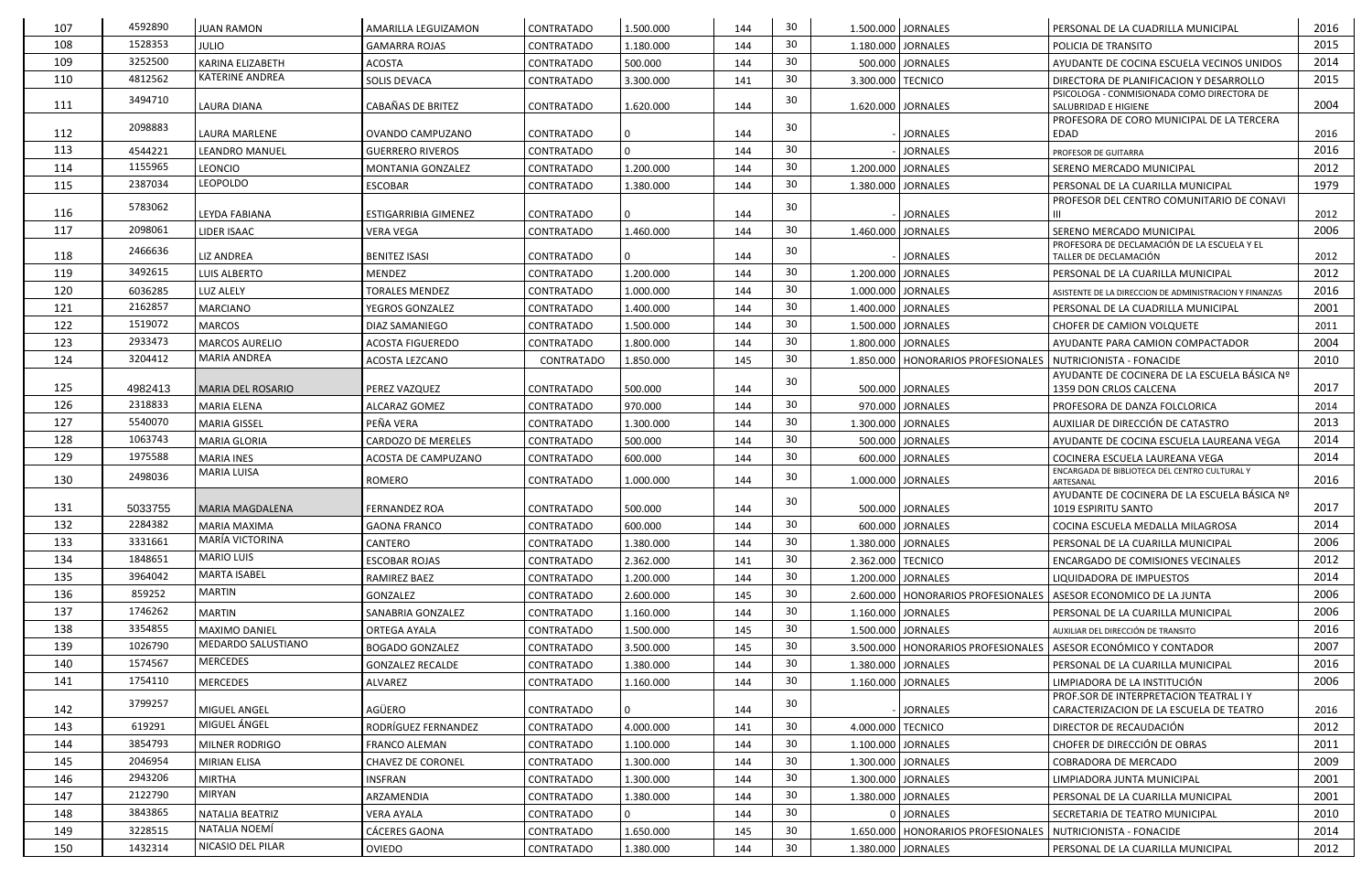|     | 569379  |                             |                           |                   |                |     | 30 |                    |                                                    | <b>PROFESORA DE LITERATUTA DE LA ESCUELA DE</b>                             |      |
|-----|---------|-----------------------------|---------------------------|-------------------|----------------|-----|----|--------------------|----------------------------------------------------|-----------------------------------------------------------------------------|------|
| 151 |         | <b>NIDIA</b>                | SANABRIA DE SANTANDER     | CONTRATADO        | $\overline{0}$ | 144 |    |                    | <b>JORNALES</b>                                    | DECLAMACIÓN                                                                 | 2001 |
| 152 | 928582  | NIDIA EULOGIA               | <b>ACOSTA DE PEREZ</b>    | <b>CONTRATADO</b> | 1.160.000      | 144 | 30 |                    | 1.160.000 JORNALES                                 | LIMPIADORA DE LA INSTITUCIÓN                                                | 2006 |
| 154 | 3516113 | NIDIA RAQUEL                | <b>MEZA ROBLES</b>        | CONTRATADO        | 500.000        | 144 | 30 |                    | 500.000 JORNALES                                   | AYUDANTE COCINA ESCUELA CONCEPCIÓN LEYES DE<br><b>CHAVEZ</b>                | 2014 |
| 155 | 4132772 | NÍNIVE MARIA                | <b>ARCE CHAMORRO</b>      | <b>CONTRATADO</b> | $\Omega$       | 144 | 30 |                    | <b>JORNALES</b>                                    | <b>PROFESORA DE DANZA JAZZ</b>                                              | 2010 |
| 156 | 3448169 | NOELIA ISIDORA              | SALINAS CABAÑAS           | CONTRATADO        | 1.180.000      | 144 | 30 |                    | 1.180.000 JORNALES                                 | <b>RECEPCIONISTA</b>                                                        | 2004 |
| 157 | 3303069 | <b>NORMA BEATRIZ</b>        | PEREZ RUIZ                | <b>CONTRATADO</b> | 600.000        | 144 | 30 |                    | 600.000 JORNALES                                   | <b>COCINERA ESCUELA URUNDE'Y</b>                                            | 2014 |
| 158 | 1796682 | <b>OSCAR</b>                | LEGUIZAMÓN OVELAR         | <b>CONTRATADO</b> | 2.000.000      | 144 | 30 |                    | 2.000.000 JORNALES                                 | PERSONAL DE LA CUADRILLA MUNICIPAL                                          | 2016 |
|     | 4218576 |                             |                           |                   |                |     | 30 |                    |                                                    | ENCARGADO DE MANTENIMIENTO Y REPARACIONES DE REP.                           |      |
| 159 |         | OSCAR ASUNCIÓN<br>PABLO     | RODRIGUEZ ORTIZ           | <b>CONTRATADO</b> | 1.800.000      | 144 |    |                    | 1.800.000 JORNALES                                 | <b>MUNIC</b>                                                                | 2016 |
| 160 | 1245050 |                             | <b>ROA</b>                | <b>CONTRATADO</b> | 1.500.000      | 144 | 30 |                    | 1.500.000 JORNALES                                 | DIRECTOR DEL MERCADO MUNICIPAL<br>PROFESORA DE DECLAMACIÓN DE LA ESCUELA DE | 2016 |
| 161 | 1697871 | PAOLA                       | <b>ROJAS</b>              | <b>CONTRATADO</b> | $\mathbf 0$    | 144 | 30 |                    | <b>JORNALES</b>                                    | DECLAMACIÓN                                                                 | 2010 |
|     | 3974912 |                             |                           |                   |                |     | 30 |                    |                                                    | PROFESORA DEL CENTRO COMUNITARIO DEL ARTE                                   |      |
| 162 |         | PAOLA ASUNCIÓN              | ZARZA VEGA                | <b>CONTRATADO</b> | $\overline{0}$ | 144 |    |                    | <b>JORNALES</b>                                    | DE ALDAMA CAÑADA                                                            | 2012 |
| 163 | 2687202 | PEDRO                       | <b>BAEZ OLMEDO</b>        | CONTRATADO        | 1.080.000      | 144 | 30 |                    | 1.080.000 JORNALES                                 | <b>AUXILIAR DE INTENDENCIA</b>                                              | 2004 |
| 164 | 4580207 | PEDRO INOCENCIO             | ROMERO BRITEZ             | <b>CONTRATADO</b> | 2.500.000      | 144 | 30 |                    | 2.500.000 JORNALES                                 | <b>ENCARGADO DEL DEPARTAMENTO DE ASEO</b><br><b>URBANO</b>                  | 2015 |
| 165 | 1489727 | <b>PORFIRIA</b>             | LÓPEZ DE MORENO           | CONTRATADO        | 1.180.000      | 144 | 30 |                    | 1.180.000 JORNALES                                 | LIMPIADORA DE LA INSTITUCIÓN                                                | 2007 |
| 166 | 713751  | PORFIRIO SAMUEL             | <b>CACERES REINOZZO</b>   | CONTRATADO        | 600.000        | 144 | 30 |                    | 600.000 JORNALES                                   | <b>SERENO DE CAPEDI</b>                                                     | 2004 |
| 167 | 2315455 | RAFAELA                     | <b>BARBOTTE DE YEGROS</b> | CONTRATADO        | 1.500.000      | 144 | 30 |                    | 1.500.000 JORNALES                                 | ASISTENDE DE LA SECRETARIA DE LA MUJER                                      | 2016 |
| 168 | 1771781 | RAMON                       | <b>BENITEZ ESCOBAR</b>    | CONTRATADO        | 1.278.000      | 144 | 30 |                    | 1.278.000 JORNALES                                 | POLICIA DE TRANSITO                                                         | 2001 |
| 167 | 1713845 | <b>RAMON ARTEMIO</b>        | ALDAMA CENTURIÓN          | CONTRATADO        | 3.900.000      | 145 | 30 |                    | 3.900.000   HONORARIOS PROFESIONALES               | <b>I JEFE DE GABINETE</b>                                                   | 2014 |
| 168 | 1898186 | RAMONA                      | ORTIZ OJEDA               | <b>CONTRATADO</b> | 2.362.070      | 144 | 30 |                    | 2.362.070 JORNALES                                 | ENCARGADA DE SECRETARIA DE ACCION SOCIAL                                    | 2010 |
| 170 | 1667958 | <b>REGIS</b>                | CABAÑAS RIVEROS           | <b>CONTRATADO</b> | 1.200.000      | 144 | 30 |                    | 1.200.000 JORNALES                                 | SERENO CICLOVIA MUNICIPAL                                                   | 2015 |
| 171 | 4635983 | REINALDO                    | ALFONSO RUIZ DIAZ         | <b>CONTRATADO</b> | 632.500        | 144 | 30 |                    | 632.500 JORNALES                                   | PERSONAL DE LA CUADRILLA MUNICIPAL                                          | 2017 |
| 172 | 4387304 | <b>ROBERT DAMIR</b>         | <b>JARA MARECOS</b>       | <b>CONTRATADO</b> | $\Omega$       | 144 | 30 |                    | <b>JORNALES</b>                                    | <b>PROFESOR DE GUITARRA</b>                                                 | 2013 |
| 173 | 4752535 | <b>ROBERTO</b>              | <b>FIGUEREDO</b>          | CONTRATADO        | 2.200.000      | 144 | 30 |                    | 2.200.000 JORNALES                                 | <b>CHOFER CAMION COMPACTADOR</b>                                            | 2011 |
|     | 4186368 |                             |                           |                   |                |     | 30 |                    |                                                    | PROFESOROR DE TEORIA TEATRAL DE LA ESCUELA                                  |      |
| 174 |         | ROBERTO RAMON               | <b>GONZALEZ ROMAN</b>     | CONTRATADO        | 0              | 144 |    |                    | <b>JORNALES</b>                                    | <b>DE TEATRO</b><br><b>ENCARGADO DEL DEPARTAMENTO DE</b>                    | 2011 |
| 175 | 4109409 | RODOLFO                     | VILLASBOA PÉREZ           | CONTRATADO        | 2.500.000      | 145 | 30 |                    | 2.500.000   HONORARIOS PROFESIONALES   AGRICULTURA |                                                                             | 2017 |
| 176 | 4227809 | ROLANDO ENMANUEL            | MANCUELLO MEDINA          | CONTRATADO        | 4.400.000      | 141 | 30 | 4.400.000 TECNICO  |                                                    | <b>DIRECTOR DE OBRAS</b>                                                    | 2015 |
| 177 | 4981501 | <b>ROMINA</b>               | FLORENTIN MEDINA          | CONTRATADO        | 1.150.000      | 144 | 30 |                    | 1.150.000 JORNALES                                 | SECRETARIA DE LA DIRECCION DE OBRAS                                         | 2011 |
| 178 | 5383779 | <b>RONALD ALEXIS</b>        | <b>TANASIO MEZA</b>       | CONTRATADO        | 1.000.000      | 144 | 30 |                    | 1.000.000 JORNALES                                 | <b>AUXILIAR DE UOC</b>                                                      | 2008 |
| 179 | 3331686 | <b>RONNY EMILIO</b>         | AMARILLA RIVEROS          | CONTRATADO        | 1.500.000      | 144 | 30 |                    | 1.500.000 JORNALES                                 | <b>CHOFER DE TRACTOR AGRICOLA</b>                                           | 2011 |
| 180 | 5239090 | ROSANA ELIZABETH            | SANCHEZ ESPINOZA          | CONTRATADO        | 400.000        | 144 | 30 |                    | 400.000 JORNALES                                   | CONTRATO DE APRENDISAJE EN LA DIRECCIÓN DE OBRAS                            | 2016 |
| 181 | 6093623 | ROSSANA                     | <b>ISASI LOPEZ</b>        | <b>CONTRATADO</b> | 1.000.000      | 144 | 30 |                    | 1.000.000 JORNALES                                 | GUIA MUSEO PARROQUIAL VIRGEN DEL ROSARIO                                    | 2016 |
| 182 | 5383925 | <b>RUTH MARIZA</b>          | <b>TORRES GOMEZ</b>       | CONTRATADO        | $\Omega$       | 144 | 30 |                    | <b>JORNALES</b>                                    | PROFESORA AUXILIAR DE DANZA FOLCLORICA                                      | 2013 |
| 183 | 1961195 | SANTIAGO                    | <b>ESCOBAR PRESENTADO</b> | CONTRATADO        | 1.160.000      | 144 | 30 |                    | 1.160.000 JORNALES                                 | SERENO POLIDEPORTIVO MUNICIPAL                                              | 1985 |
| 184 | 1282634 | SANTOS                      | <b>ROJAS ORTEGA</b>       | <b>CONTRATADO</b> | 1.080.000      | 144 | 30 | 1.080.000 JORNALES |                                                    | SERENO MUNICIPAL (ESCUELA YBYRATY)                                          | 2006 |
|     |         |                             |                           |                   |                |     | 30 |                    |                                                    | COCINERA DE LA ESCUELA BÁSICA Nº 1359 DON                                   |      |
| 185 | 3534668 | <b>SILVINA</b>              | LOPEZ RUIZ DIAZ           | CONTRATADO        | 600.000        | 144 |    |                    | 600.000 JORNALES                                   | <b>CRLOS CALCENA</b><br>LABORATORIO DE ARTE INTEGRADO DE CINE DE LA         | 2017 |
| 186 | 1782363 | SOLEDAD                     | AYALA                     | CONTRATADO        | $\overline{0}$ | 144 | 30 |                    | 0 JORNALES                                         | <b>ESCUELA DE TEATRO</b>                                                    | 2016 |
| 187 | 3493490 | <b>TOMAS</b>                | <b>MORINIGO</b>           | CONTRATADO        | 1.800.000      | 144 | 30 |                    | 1.800.000 JORNALES                                 | AYUDANTE CAMION COMPACTADOR                                                 | 2010 |
| 188 | 2180662 | VALENTIN                    | <b>ESCOBAR PIRIS</b>      | CONTRATADO        | 1.200.000      | 144 | 30 |                    | 1.200.000 JORNALES                                 | PERSONAL DE LA CUARILLA MUNICIPAL                                           | 2012 |
| 189 | 2082599 | <b>VICTOR ARMANDO</b>       | <b>COLMAN ROJAS</b>       | <b>CONTRATADO</b> | 1.400.000      | 144 | 30 |                    | 1.400.000 JORNALES                                 | SERENO DEL CENTRO CULTURAL                                                  | 2006 |
| 190 | 998955  | <b>VICTOR ESTEBAN RAMON</b> | <b>GAONA SERVIN</b>       | CONTRATADO        | 1.400.000      | 144 | 30 |                    | 1.400.000 JORNALES                                 | <b>AUXILIAR DE ADMINISTRACION Y FINANZAS</b>                                | 2014 |
| 191 | 696705  | <b>VICTOR RAMON</b>         | FERNANDEZ FRIZZOTI        | <b>CONTRATADO</b> | 1.278.000      | 144 | 30 |                    | 1.278.000   JORNALES                               | POLICIA DE TRANSITO                                                         | 2001 |
| 192 | 1501251 | <b>VIRGINIO</b>             | MEDINA                    | CONTRATADO        | 1.495.000      | 144 | 30 |                    | 1.495.000 JORNALES                                 | <b>SERENO MUNICIPAL</b>                                                     | 2001 |
| 193 | 1992919 | WILBERTO                    | <b>FLORENTIN</b>          | CONTRATADO        | 1.380.000      | 144 | 30 |                    | 1.380.000 JORNALES                                 | PERSONAL DE LA CUARILLA MUNICIPAL                                           | 2016 |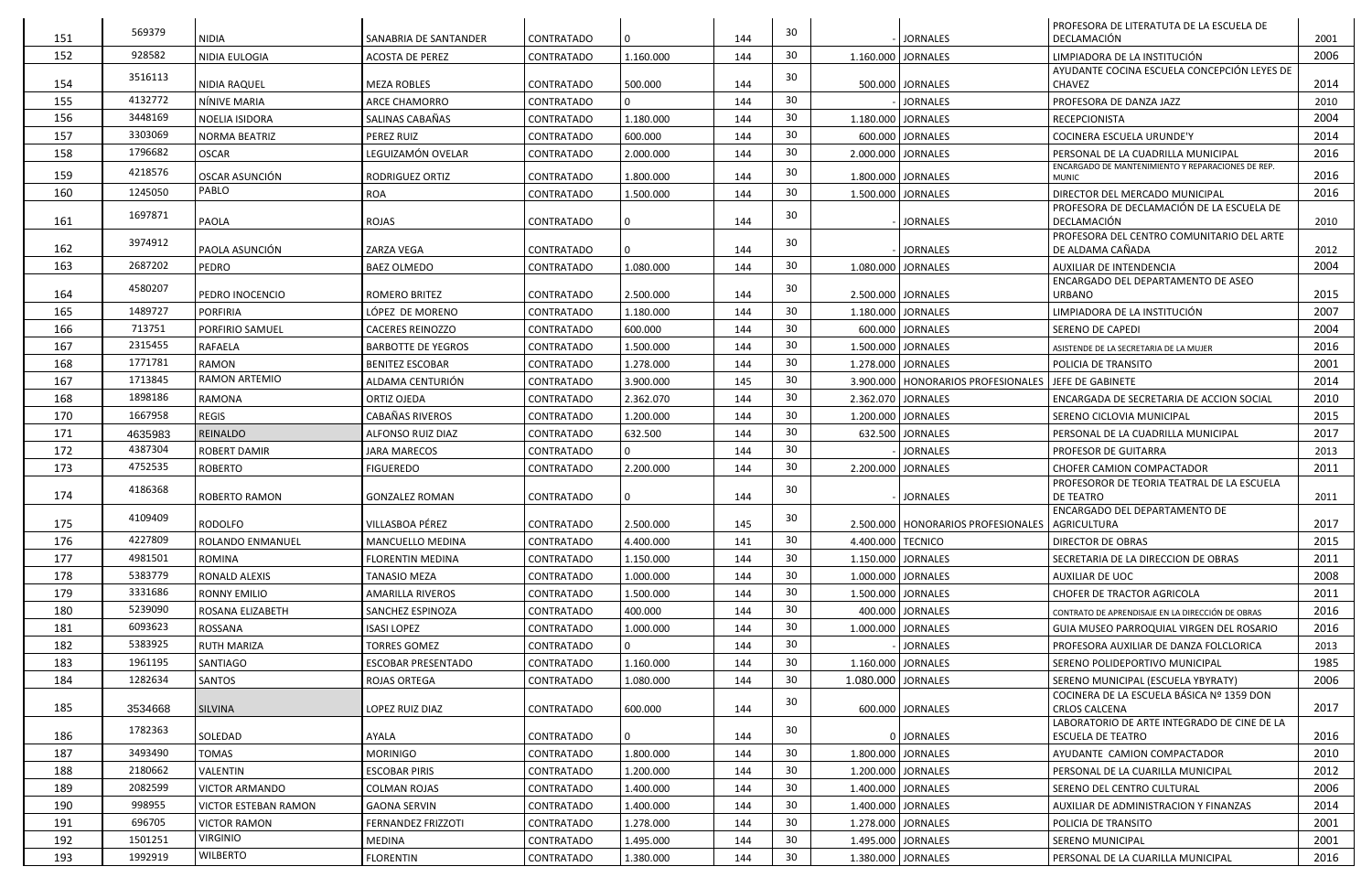| 194 | 4332083 | <b>WILSON</b>        | <b>PEREZ YEGROS</b>  | <b>CONTRATADO</b> | L.180.000 | 144 | $\sim$ $\sim$ | 1.180.000   JORNALES | <b>POLICIA DE TRANSITO</b>                 | 2016 |
|-----|---------|----------------------|----------------------|-------------------|-----------|-----|---------------|----------------------|--------------------------------------------|------|
| 195 | 5628204 | <b>WILSON FABIAN</b> | <b>GONZALEZ</b>      | <b>CONTRATADO</b> | 1.380.000 | 144 |               | 1.380.000 JORNALES   | PERSONAL DE LA CUARILLA MUNICIPAL          | 2009 |
| 196 | 4132760 | I YANINA ALEJANDRA   | <b>ARCE CHAMORRO</b> | <b>CONTRATADO</b> |           | 144 |               | <b>JORNALES</b>      | <b>I PROFESORA AUXILIAR DE DANZA JAZZ</b>  | 2015 |
|     | 2369845 |                      |                      |                   |           |     |               |                      | I PROFESORA DE DICCIÓN Y DECLAMACIÓN DE LA |      |
| 197 |         | <b>ZUNILDA</b>       | LEGUIZAMÓN ESTECHE   | <b>CONTRATADO</b> |           | 144 |               | <b>JORNALES</b>      | <b>LESCUELA DE TEATRO</b>                  | 1997 |

|                       | 432.146.150 |
|-----------------------|-------------|
| <b>COMISIONADOS E</b> | 2.660.000   |
| <b>COMISIONADOS I</b> | O           |
| <b>PERMANENTES</b>    | 197.172.080 |
| <b>CONTRATADOS</b>    | 232.314.070 |